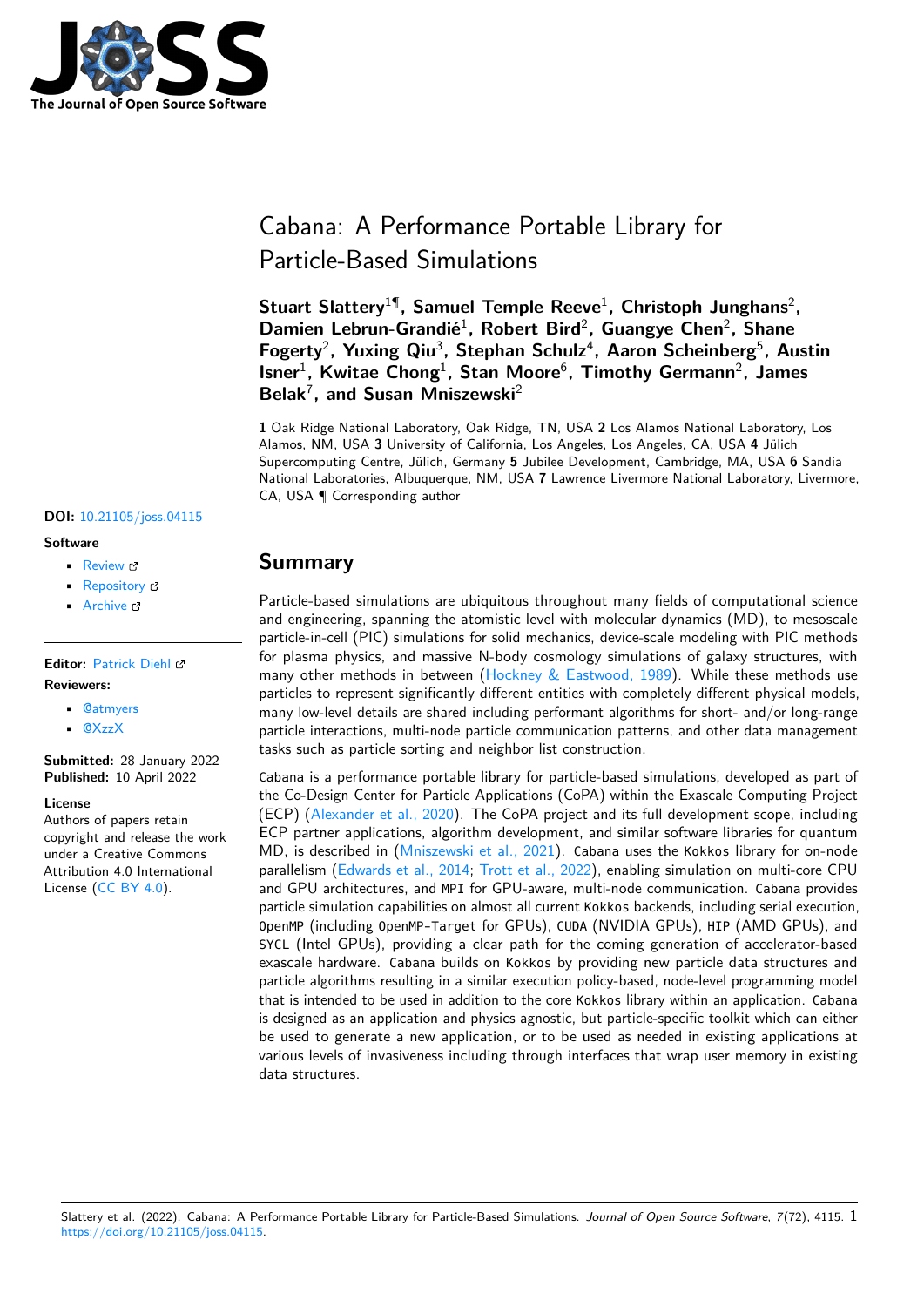

# **Statement of need**

For the most part, particle simulation codes targeting high performance computing have been developed specific to a given application area. Examples include HACC for cosmology [\(Habib](#page-6-4) [et al., 2016\)](#page-6-4), LAMMPS for atomic systems [\(Plimpton, 1995\)](#page-6-5), and XGC for plasma physics ( $Ku$ [et al., 2018\)](#page-6-6) (all ECP partner applications for the CoPA project). In contrast, other areas of computational science have successfully developed motif-based libraries, e.g. AMReX for block structured adaptive mesh based simulations [\(Zhang et al., 2019\)](#page-7-0), with many applications sharing the development effort for common needs. Co-designing software for a simulation "motif" such as particles is increasingly important as hardware for scientific simulations continues to evolve, becoming more heterogeneous, requiring more effort to extract performance, and otherwise likely requiring separate versions of a single application (or kernel) for each vendor-specific API to utilize the multitude of available accelerators. We note that there are some well designed and broad featured general particle simulation libraries: AutoPas automatically chooses underlying particle algorithms and parallel options using performance tuning [\(Gratl et al., 2021\)](#page-6-7) and OpenFPM includes both particle and particle-grid capabilities [\(Incardona et al., 2019\)](#page-6-8). However, the former does not currently support GPUs and the latter currently supports only CUDA (and does so internally, rather than through a separate library such as Kokkos). To address this need, our objective is to provide scalable software services applicable to high-performance scientific codes across numerous application domains through general particle algorithms and data structures that are performant on a variety of distributed memory and accelerated architectures in a single implementation.

### **Particle capability**

Cabana provides particle data structures to optimize performance across hardware through an array-of-structs-of-arrays (AoSoA) concept. This directly extends the Kokkos::View (portable multidimensional arrays) with an additional dimension that creates small, statically-sized groups of particles. Intermediate between struct-of-arrays (SoA) and array-of-structs (AoS), the size of these groups may be changed depending on the compute hardware in use which makes the data layout configurable to achieve the performance of SoA in SIMD-like settings where coalescing is achievable and the memory locality of AoS when random access memory patterns dominate. This tunable layout was designed to enable optimal performance across multiple kernels and across different hardware for a given application.

The main algorithmic functionality of the library includes particle neighbor list generation and traversal, particle redistribution and halo communication for domain decomposition, and particle sorting. Particle sorting currently builds directly on Kokkos binning and sorting capabilities. Similarly, parallel iteration within Cabana algorithms directly uses Kokkos options for threaded parallelism. As with the AoSoA, Cabana extends the Kokkos::parallel\_for (portable parallel execution) with SIMD-parallel capabilities for threading over the AoSoA data structures, as well as neighbor-parallel iteration over both central particles and their neighbors (potentially with many-body interactions and multiple levels of neighbors) with user-configurable options for serial or threaded execution as needed for application performance. Particle communication for multi-node simulation uses GPU-aware MPI, with capabilities for migrating particles from one unique owning rank to another, as well as to gather and scatter particle information from owning ranks to neighboring ranks.

Existing packages are also leveraged for accelerating complex operations. For example, an interface to ArborX, a library for performance portable geometric search also built on Kokkos, has been included for neighbor list creation which is more scalable for non-uniform particle distributions than other options in Cabana [\(Lebrun-Grandié et al., 2020\)](#page-6-9).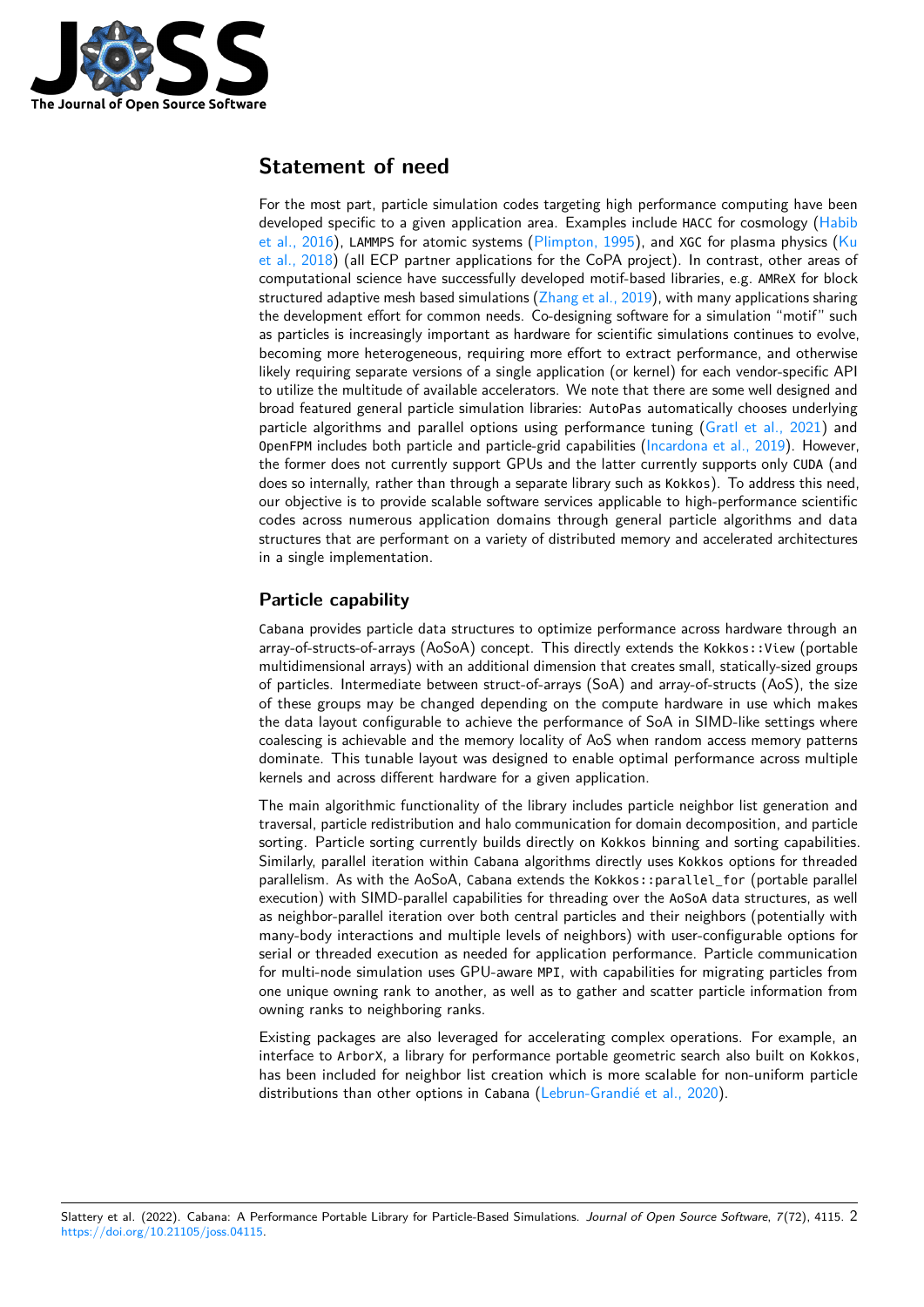

### **Particle-grid capability**

In addition to particle-specific algorithms, almost all particle-based codes use grids in some way. To support these applications Cabana also provides algorithms and data structures for many particle-grid motifs within the Cajita subpackage. Distributed, logically rectilinear grid data structures and high order, multidimensional spline kernels and spatial gradients are available, together with the requisite parallel communication to interpolate data between particles and grids. While this is most relevant to PIC methods and long-range MD algorithms, grid structures are useful even in simulations which are generally "mesh-free" (e.g. short-range MD), for accelerating neighbor list generation and multi-node spatial decomposition. In addition, support for sparse grids is in progress to enable only allocating and iterating over the grid where particles exist.

As with the core particle package, Cajita includes interfaces to separate libraries for complex particle-grid related motifs. This includes distributed, performance portable fast Fourier transforms (e.g. for long-range MD and N-body simulations) through the heFFTe library [\(Ayala](#page-5-1) [et al., 2019\)](#page-5-1)), preconditioners and linear solvers for structured grids through the HYPRE library (Falgout  $&$  Yang, 2002), as well as redistribution of the grid across MPI ranks for non-uniform particle distributions through the ALL load-balancing library [\(Halver et al., n.d.\)](#page-6-11).

#### **Exascale design patterns**

Cabana has been designed for performance across both multi and many-core systems (CPU and GPU). Often, a focus on GPU performance also results in relatively good CPU performance (while the reverse is often not true). However, one notable exception is the relative efficiency of threaded atomic operations (hardware support for avoiding data race conditions) on each type of device. Kokkos provides support for this discrepancy through the Kokkos::ScatterView, where by default the GPU uses atomic memory and the CPU uses data duplication, which is being increasingly relied upon throughout Cabana. Cabana also primarily encourages a GPU-resident strategy: data is created and computed on the device without intermittent copies to the host to whatever degree possible. This is in contrast to a GPU-offload approach, although this strategy is still possible through the library.

#### **Data structures across physics kernels**

The AoSoA data structure enables not only flexibility for ideal layouts for different architectures, but also for complex physics applications with multiple kernels that are each optimized for a different data layout. This is common, for example, in molecular dynamics where the particle update (integration) kernel has regular memory access across all particles which can be effectively coalesced and therefore an SoA would be the optimal choice. Elsewhere in the time integration loop, the particle interaction kernel is based on random memory accesses across neighbors of each particle such that an AoS would be preferred for performance. Rather than pay the performance penalty of choosing one data layout (SoA or AoS) which is suboptimal for at least one kernel or transposing data to the optimal layout for each kernel, the AoSoA enables performance near the ideal for both kernels. Further discussion of the AoSoA is provided in [\(Mniszewski et al., 2021\)](#page-6-1).

#### **Separating memory and execution**

In creating Cabana, optimal design patterns have emerged to build application functionality. The first such pattern is the separation of memory and execution spaces, which are general Kokkos concepts for where data resides and where parallel execution takes place: host (CPU) or device (GPU). The Kokkos Device combines both in one object, leading to one design strategy in the following code:

template<Device> struct Foo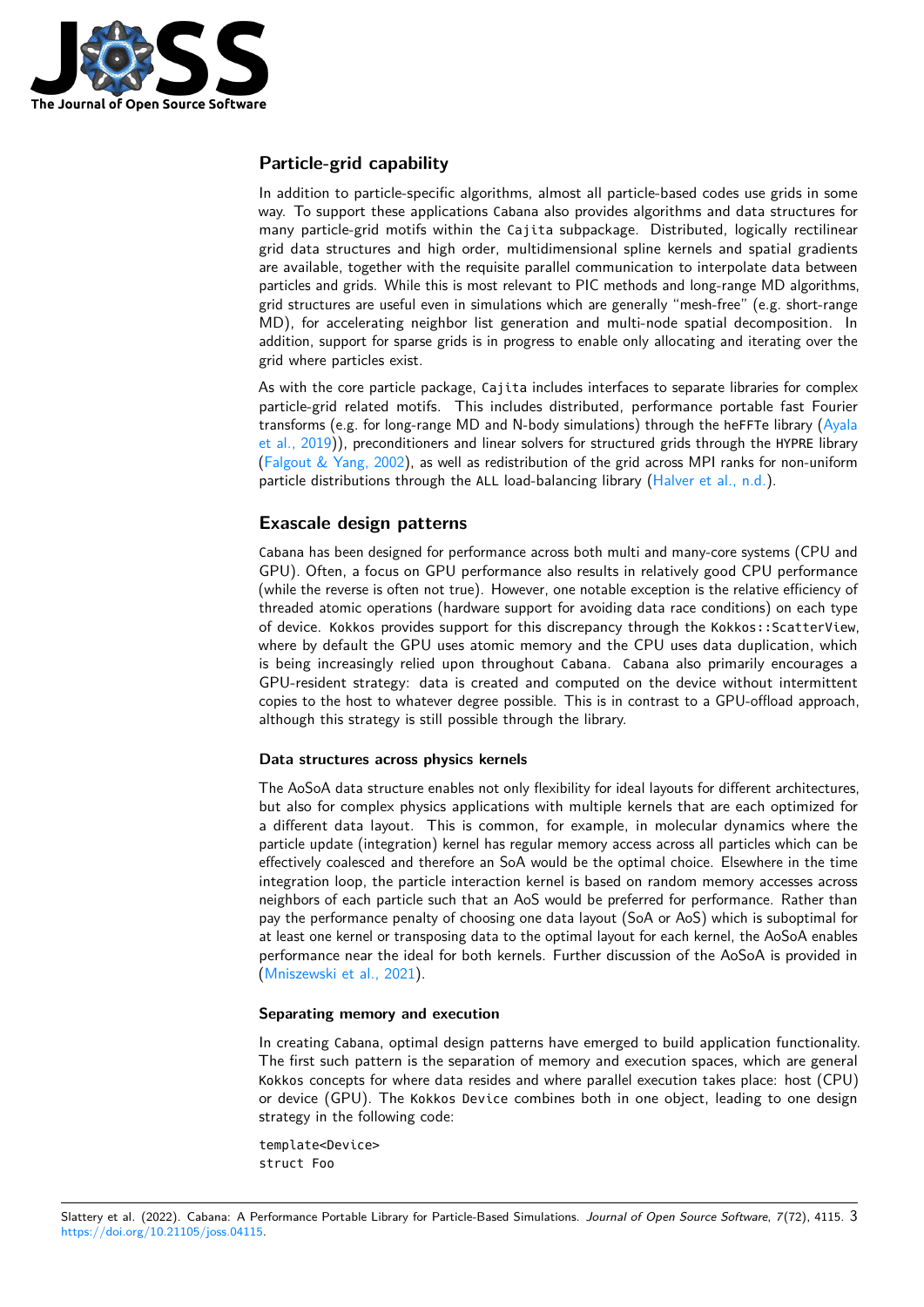

```
{
        View<typename Device::memory_space> _device_data;
        void bar()
        {
         parallel for<typename Device::execution space>( device data );
        }
};
```
The class is created such that the same memory and execution space must always be used to store and operate on the data. In contrast, Cabana has moved to the following design:

```
template<MemorySpace>
struct Foo
{
        View<MemorySpace> _device_data;
        template<class ExecutionSpace>
        void bar( const ExecutionSpace& exec_space )
        {
        static_assert( is_accessible_from<MemorySpace,
                                              ExecutionSpace>{}, "" );
        parallel for( exec space, device data );
        }
};
```
Here, the class data is stored in a specific memory space and, separately for each parallel execution, the user can choose any execution space that is compatible with that memory space. This greatly increases the flexibility of the class for using different parallel threading backends on a given device, e.g. both OpenMP-Target and vendor-specific backends. This also extends to easier adoption of newer execution options, such as CUDA streams, which can enable coarse-grained asynchronous tasking in applications. In addition, this makes the class amenable to both separate host or device computation as well as an offload model where a new overload that first copies the data to the class memory space is all that is required. In user code, multiple instances of this class may be used with different memory and execution spaces possible for each instance.

#### **Enabling kernel fusion**

A more specific design pattern that enables not only flexibility, but also significant performance improvements in some cases, is support for kernel fusion. As an example, below is a straightforward implementation for a simulation that needs particle-grid interpolation for multiple physical entities using Cajita:

```
// Create halo exchange pattern for an individual array.
auto halo = Cajita::createHalo( field, ... );
```

```
// Interpolate scalar gradient to the grid with kernel and MPI scatter.
auto val 1 = \text{Cajita::createScalarGradientP2G( ... )};Cajita::p2g( val_1, ... , halo, ...);
```

```
// Interpolate tensor divergence to the grid with kernel and MPI scatter.
auto val_2 = Cajita::createTensorDivergenceP2G( ... );
Cajita::p2g( val_2, ..., halo, ... );
```
Often, the time to launch each kernel and communicate the data (in a distributed and accelerated computing setting) is significant compared to the time for the execution of the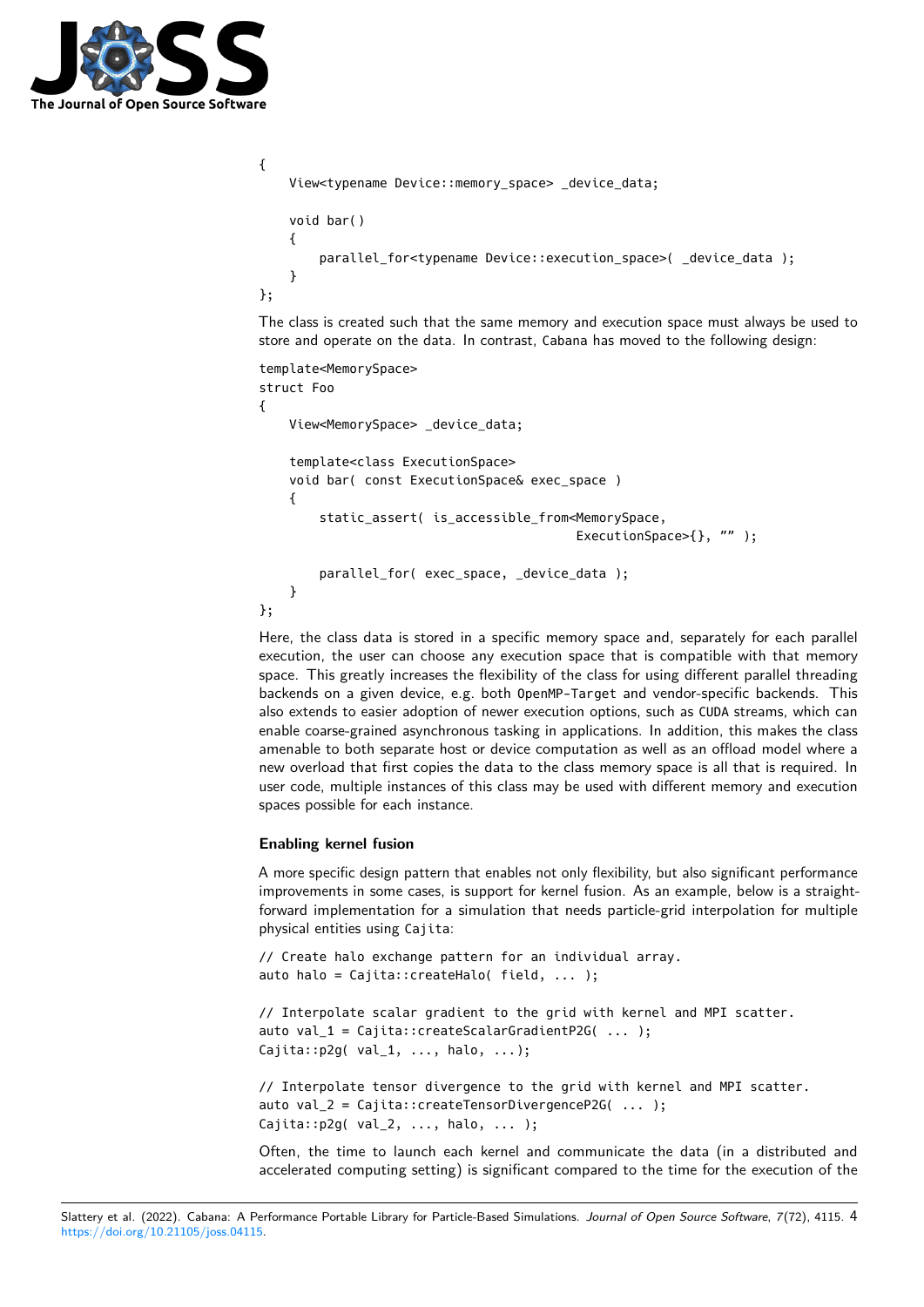

parallel kernel itself which introduces significant latency costs. In the above case, each function call requires a separate parallel kernel and scatter communication kernel. The following reimplementation can, in some cases, improve performance considerably:

```
// Create fused halo exchange pattern.
auto fused halo = Cajita::createHalo( ..., *field 1, *field 2 );
// Fused local interpolation of both properties.
Kokkos::parallel_for( exec_space, num_point, points,
        KOKKOS_LAMBDA( const Particle& p ){
                Cajita::SplineData<float,3,Cajita::Node> sd;
                Cajita::evaluateSpline( p.x );
                Cajita::P2G::gradient( sd, p.scalar_field, field_1 );
                Cajita::P2G::divergence( sd, p.tensor_field, field_2 ); });
// Fused MPI scatter.
fused halo.scatter( exec space, Cajita::ScatterReduce::Sum,
```
field\_1, field\_2 ); There are a number of benefits to this approach. First, the number of kernel launches in an accelerated setting and MPI communication calls have been reduced by a factor of 2, thus reducing latency. Second, identical quantities that would have been computed in each interpolation kernel, such as the spline interpolation data, can be reused for multiple interpolations to reduce total operation counts. Third, our experience shows that kernel fusion often allows for temporary variables that are needed across multiple kernels no longer need to be allocated in large global memory arrays and can instead become in-kernel, threadlocal temporaries, significantly reducing memory costs. Finally, cache performance can be significantly improved due to global data reuse combined with the AoSoA data structure such that a single particle is accessed multiple times in a single kernel rather than a single time in multiple kernels.

#### **Tutorial, proxy applications, and Fortran support**

An extensive set of documentation, tests, and examples are available for Cabana including unit tests, tutorial examples, and performance testing across library functionality along with the GitHub wiki and doxygen API documentation. Continuous integration is used to ensure software quality, with testing across Kokkos backends and corresponding architectures. In addition, a Cabana Docker container is deployed, spack installation is available, and Cabana is a part of the Extreme-scale Scientific Software Stack (E4S) [\(E4S, 2021\)](#page-6-12) to enable easy testing and use. For Fortran integration, a separate repository exemplifies using Cabana with Fortran applications [\(CoPA, 2021\)](#page-5-2). Many proxy applications have also been developed using Cabana: CabanaMD for MD, CabanaPIC for plasma PIC, ExaMPM for the material point method (MPM), and HACCabana for N-body cosmology ( $CoPA$ , 2021). Proxy apps are relatively simple representations of the main physics in production applications and have proven useful within the Cabana development process for demonstrating library needs, capability, and performance. The proxy apps developed thus far also demonstrate the potential for rapid prototyping of particle codes on emerging hardware and interactions with hardware vendors.

#### **Application adoption and future work**

Cabana is designed for high-performance, large-scale particle simulations, with early adoption by the XGC plasma physics code [\(Mniszewski et al., 2021;](#page-6-1) [Scheinberg et al., 2019\)](#page-6-13), as well as the new PicassoMPM code for additive manufacturing [\(Belak et al., 2019\)](#page-5-3), both a part of ECP. One important aspect of continuing work is consistent interaction with Cabana-based applications, contributing algorithms and data structures back to Cabana where they could be useful in other particle applications. Similarly, interaction with the Kokkos team is critical to keep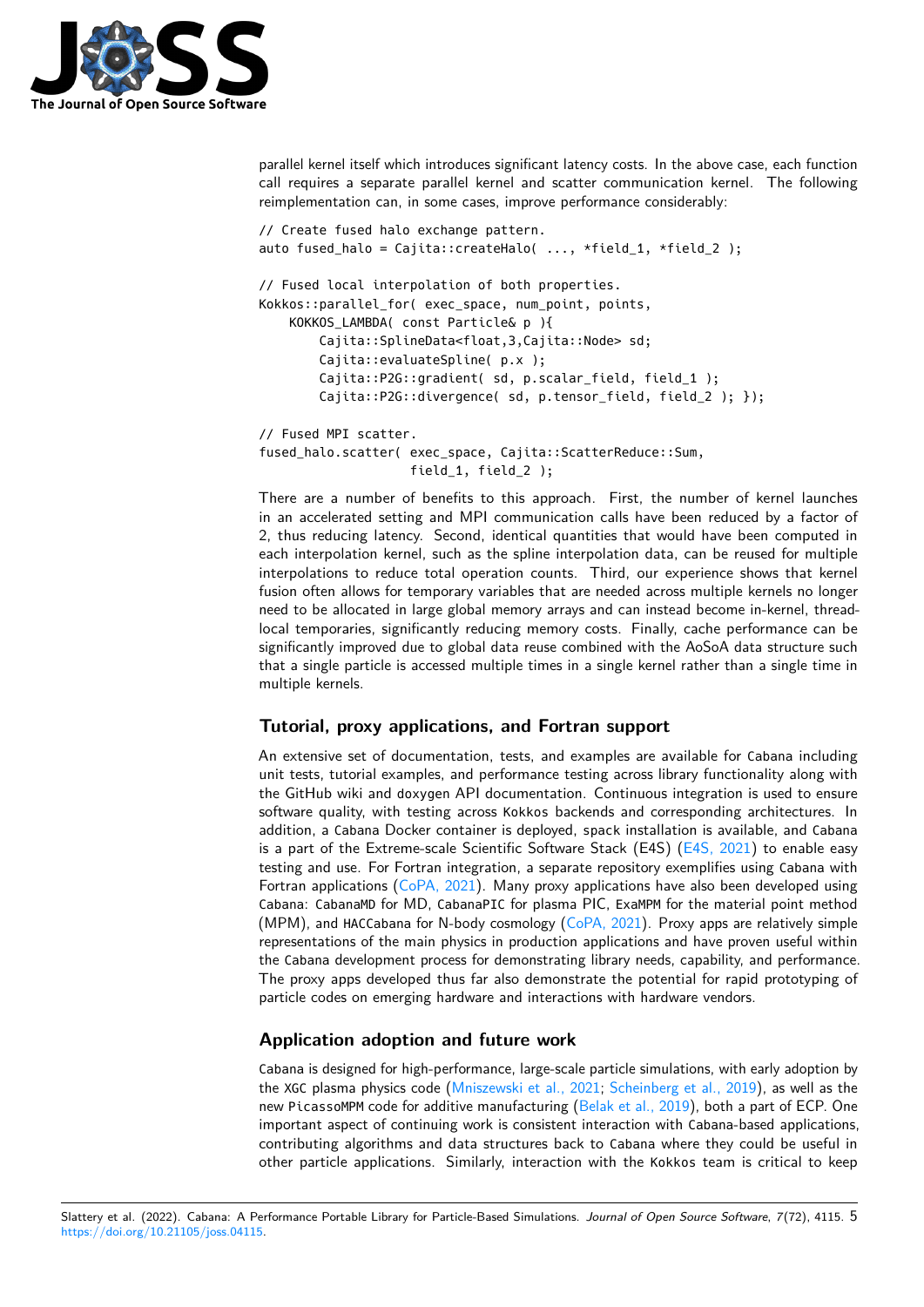

Cabana up-to-date with the latest architecture trends, but also to potentially contribute general parallel approaches or data structures from Cabana, where appropriate. Other continuing work includes tighter integration of the particle and particle-grid motifs, load balancing, additional input/output capabilities, and performance optimizations on early exascale systems.

# **Acknowledgments**

The authors would like to thank Steve Plimpton for fruitful discussion on design and implementation.

This work was performed as part of the Co-design Center for Particle Applications, supported by the Exascale Computing Project (17-SC-20-SC), a collaborative effort of the U.S. DOE Office of Science and the NNSA.

This manuscript has been authored by UT-Battelle, LLC under Contract No. DE-AC05- 00OR22725 with the U.S. Department of Energy (DOE). The publisher, by accepting the article for publication, acknowledges that the United States Government retains a non-exclusive, paid-up, irrevocable, world-wide license to publish or reproduce the published form of this manuscript, or allow others to do so, for United States Government purposes. The DOE will provide public access to these results of federally sponsored research in accordance with the DOE Public Access Plan.

This work was performed at Lawrence Livermore National Laboratory under U.S. Government Contract DE-AC52-07NA27344, Oak Ridge National Laboratory under U.S. Government Contract DE-AC05-00OR22725, Los Alamos National Laboratory, and at Sandia National Laboratories.

Los Alamos National Laboratory is operated by Triad National Security, LLC, for the National Nuclear Security Administration of the U.S. Department of Energy (Contract No. 89233218NCA000001).

Sandia National Laboratories is a multimission laboratory managed and operated by National Technology and Engineering Solutions of Sandia, LLC., a wholly owned subsidiary of Honeywell International, Inc., for the U.S. Department of Energy's National Nuclear Security Administration under contract number DE-NA-0003525.

This research used resources of the Oak Ridge Leadership Computing Facility (OLCF), supported by DOE under contract DE-AC05-00OR22725.

# **References**

- <span id="page-5-0"></span>Alexander, F., Almgren, A., Bell, J., Bhattacharjee, A., Chen, J., Colella, P., Daniel, D., DeSlippe, J., Diachin, L., Draeger, E., Dubey, A., Dunning, T., Evans, T., Foster, I., Francois, M., Germann, T., Gordon, M., Habib, S., Halappanavar, M., … Yelick, K. (2020). Exascale applications: Skin in the game. Philosophical Transactions of the Royal Society A: Mathematical, Physical and Engineering Sciences, 378(2166), 20190056. <https://doi.org/10.1098/rsta.2019.0056>
- <span id="page-5-1"></span>Ayala, A., Tomov, S., Luo, X., Shaiek, H., Haidar, A., Bosilca, G., & Dongarra, J. (2019). Impacts of multi-GPU MPI collective communications on large FFT computation. [https:](https://doi.org/10.1109/ExaMPI49596.2019.00007) [//doi.org/10.1109/ExaMPI49596.2019.00007](https://doi.org/10.1109/ExaMPI49596.2019.00007)
- <span id="page-5-3"></span>Belak, J., Turner, J., & Team, E. T. (2019). Exaam: Additive manufacturing process modeling at the fidelity of the microstructure. APS March Meeting Abstracts, 2019, C22–010.
- <span id="page-5-2"></span>CoPA. (2021). Co-design Center for Particle Applications: Libraries and proxy applications. GitHub. <http://github.com/ECP-CoPA>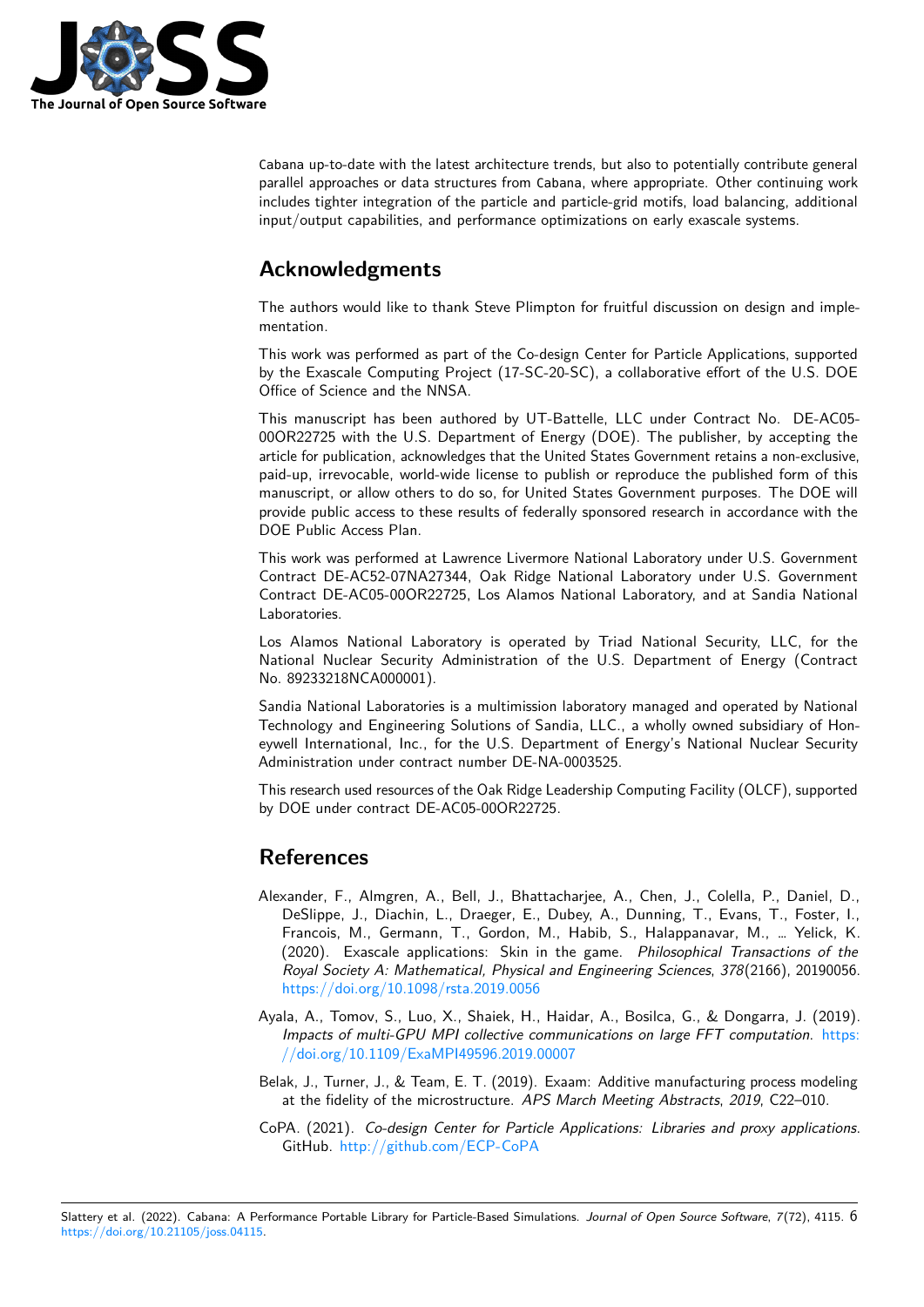

- <span id="page-6-12"></span>E4S. (2021). The extreme-scale scientific software stack. GitHub. [https://github.com/](https://github.com/E4S-Project) [E4S-Project](https://github.com/E4S-Project)
- <span id="page-6-2"></span>Edwards, H. C., Trott, C. R., & Sunderland, D. (2014). Kokkos: Enabling manycore performance portability through polymorphic memory access patterns. Journal of Parallel and Distributed Computing, 74(12), 3202–3216. <https://doi.org/10.1016/j.jpdc.2014.07.003>
- <span id="page-6-10"></span>Falgout, R. D., & Yang, U. M. (2002). Hypre: A Library of High Performance Preconditioners. In P. M. A. Sloot, A. G. Hoekstra, C. J. K. Tan, & J. J. Dongarra (Eds.), Computational Science — ICCS 2002 (pp. 632–641). Springer. https://doi.org/10.1007/3-540-47789-6 [66](https://doi.org/10.1007/3-540-47789-6_66)
- <span id="page-6-7"></span>Gratl, F. A., Seckler, S., Bungartz, H.-J., & Neumann, P. (2021). N ways to simulate shortrange particle systems: Automated algorithm selection with the node-level library AutoPas. Computer Physics Communications, 108262. <https://doi.org/10.1016/j.cpc.2021.108262>
- <span id="page-6-4"></span>Habib, S., Pope, A., Finkel, H., Frontiere, N., Heitmann, K., Daniel, D., Fasel, P., Morozov, V., Zagaris, G., Peterka, T., Vishwanath, V., Lukić, Z., Sehrish, S., & Liao, W. (2016). HACC: Simulating sky surveys on state-of-the-art supercomputing architectures. New Astron., 42, 49–65. <https://doi.org/10.1016/j.newast.2015.06.003>
- <span id="page-6-11"></span>Halver, R., Schulz, S., & Sutmann, G. (n.d.). ALL - A loadbalancing library,  $C_{++}$  / Fortran library. https://gitlab.version.fz-juelich.de/SLMS/loadbalancing/-/releases. <http://slms.pages.jsc.fz-juelich.de/websites/all-website>
- <span id="page-6-0"></span>Hockney, R. W., & Eastwood, J. W. (1989). Computer Simulation Using Particles (1st edition). CRC Press. ISBN: 978-0-85274-392-8
- <span id="page-6-8"></span>Incardona, P., Leo, A., Zaluzhnyi, Y., Ramaswamy, R., & Sbalzarini, I. F. (2019). OpenFPM: A scalable open framework for particle and particle-mesh codes on parallel computers. Computer Physics Communications, 241, 155–177. [https://doi.org/10.1016/j.cpc.2019.](https://doi.org/10.1016/j.cpc.2019.03.007) [03.007](https://doi.org/10.1016/j.cpc.2019.03.007)
- <span id="page-6-6"></span>Ku, S., Chang, C., Hager, R., Churchill, R., Tynan, G., Cziegler, I., Greenwald, M., Hughes, J., Parker, S., Adams, M., D'Azevedo, E., & Worley, P. (2018). A fast low-to-high confinement mode bifurcation dynamics in the boundary-plasma gyrokinetic code XGC1. Physics of Plasmas, 25, 056107. <https://doi.org/10.1063/1.5020792>
- <span id="page-6-9"></span>Lebrun-Grandié, D., Prokopenko, A., Turcksin, B., & Slattery, S. R. (2020). ArborX: A performance portable geometric search library. ACM Transactions on Mathematical Software (TOMS), 47(1), 1–15. <https://doi.org/10.1145/3412558>
- <span id="page-6-1"></span>Mniszewski, S. M., Belak, J., Fattebert, J.-L., Negre, C. F., Slattery, S. R., Adedoyin, A. A., Bird, R. F., Chang, C., Chen, G., Ethier, S., Fogerty, S., Habib, S., Junghans, C., Lebrun-Grandié, D., Mohd-Yusof, J., Moore, S. G., Osei-Kuffuor, D., Plimpton, S. J., Pope, A., … Wall, M. E. (2021). Enabling particle applications for exascale computing platforms. The International Journal of High Performance Computing Applications, 0(0), 10943420211022829. <https://doi.org/10.1177/10943420211022829>
- <span id="page-6-5"></span>Plimpton, S. (1995). Fast parallel algorithms for short-range molecular dynamics. J. Comput. Phys., 117(1), 1–19. <https://doi.org/10.1006/jcph.1995.1039>
- <span id="page-6-13"></span>Scheinberg, A., Chen, G., Ethier, S., Slattery, S., Bird, R., Worley, P., & Chang, C. (2019). Kokkos and Fortran in the exascale computing project plasma physics code XGC. Proceedings of Sc19 Conference.
- <span id="page-6-3"></span>Trott, C. R., Lebrun-Grandié, D., Arndt, D., Ciesko, J., Dang, V., Ellingwood, N., Gayatri, R., Harvey, E., Hollman, D. S., Ibanez, D., Liber, N., Madsen, J., Miles, J., Poliakoff, D., Powell, A., Rajamanickam, S., Simberg, M., Sunderland, D., Turcksin, B., & Wilke, J. (2022). Kokkos 3: Programming Model Extensions for the Exascale Era. IEEE Transactions on